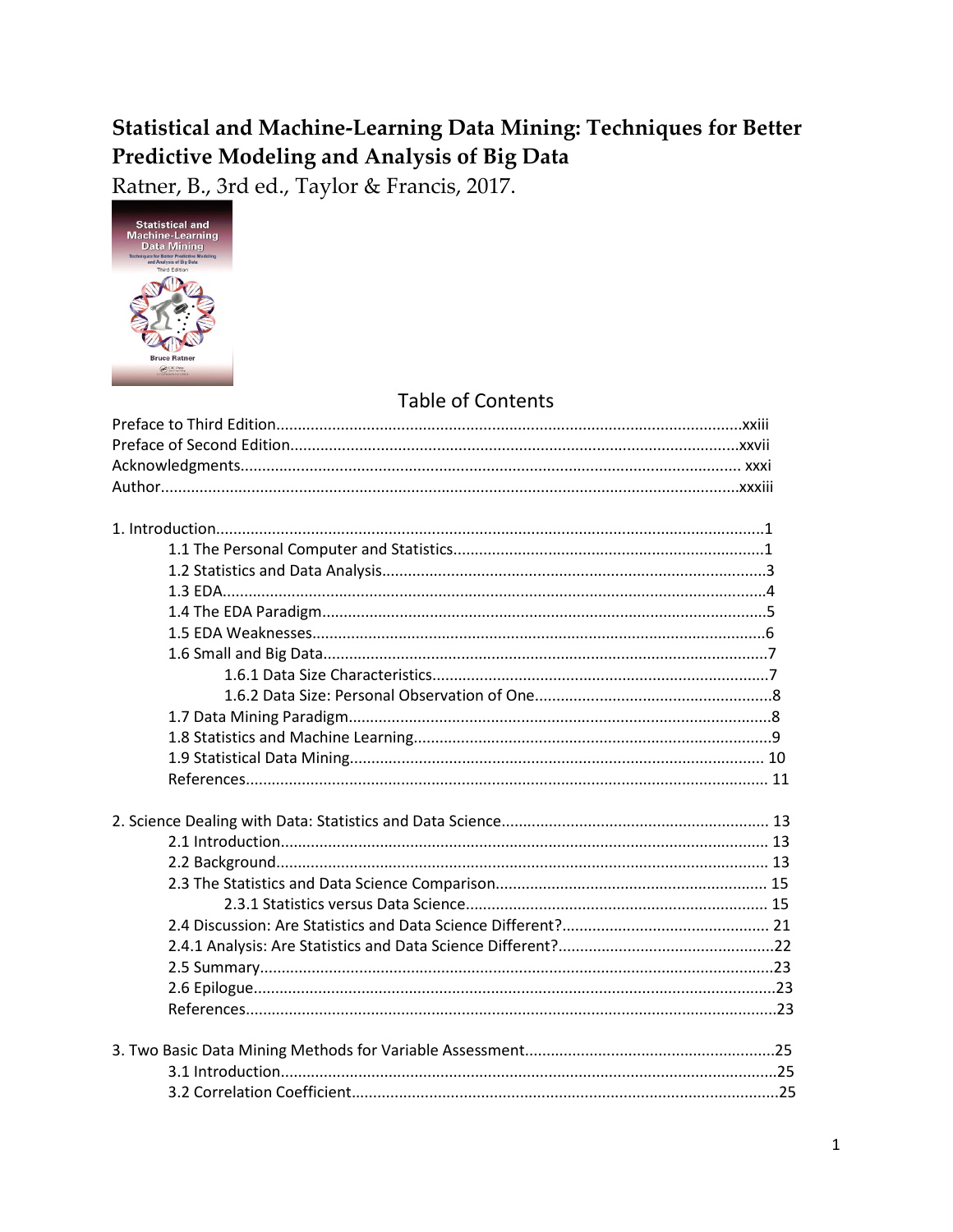| 5. The Importance of Straight Data Simplicity and Desirability for Good     |  |
|-----------------------------------------------------------------------------|--|
|                                                                             |  |
|                                                                             |  |
|                                                                             |  |
|                                                                             |  |
|                                                                             |  |
|                                                                             |  |
|                                                                             |  |
|                                                                             |  |
|                                                                             |  |
| 5.8 Straightening a Handful of Variables and a Baker's Dozen of Variables53 |  |
|                                                                             |  |
|                                                                             |  |
|                                                                             |  |
| 6. Symmetrizing Ranked Data: A Statistical Data Mining Method for           |  |
|                                                                             |  |
|                                                                             |  |
|                                                                             |  |
|                                                                             |  |
|                                                                             |  |
|                                                                             |  |
|                                                                             |  |
|                                                                             |  |
|                                                                             |  |
|                                                                             |  |
| 6.5.2.2 Looking at the Recoded Titanic Ordinal Variables CLASS,             |  |
|                                                                             |  |
| 6.5.2.3 Looking at the Symmetrized-Ranked Titanic Ordinal                   |  |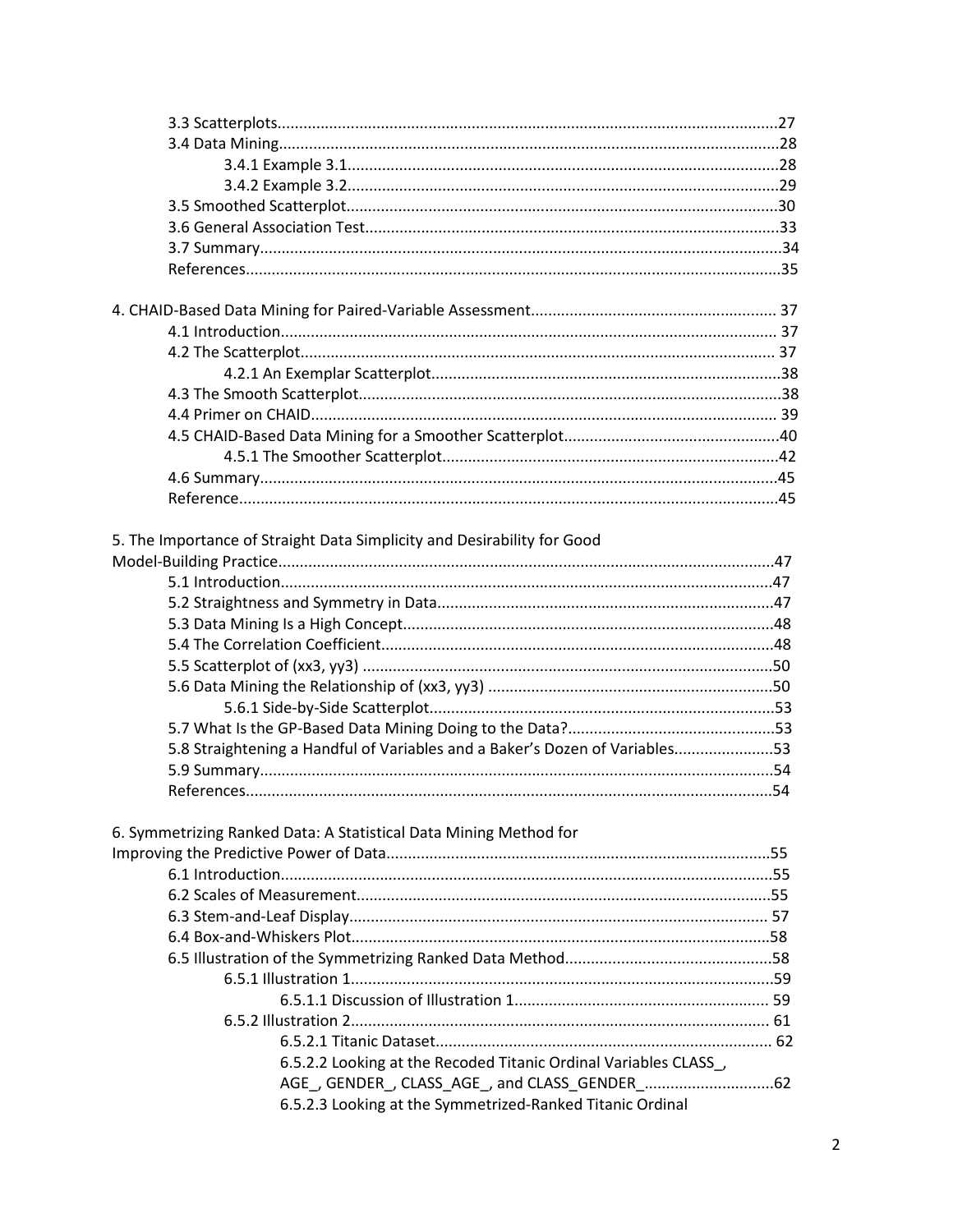| Variables rCLASS_, rAGE_, rGENDER_, rCLASS_AGE_,                           |  |
|----------------------------------------------------------------------------|--|
|                                                                            |  |
|                                                                            |  |
|                                                                            |  |
|                                                                            |  |
| 7. Principal Component Analysis: A Statistical Data Mining Method for      |  |
|                                                                            |  |
|                                                                            |  |
|                                                                            |  |
|                                                                            |  |
|                                                                            |  |
|                                                                            |  |
|                                                                            |  |
|                                                                            |  |
|                                                                            |  |
|                                                                            |  |
|                                                                            |  |
|                                                                            |  |
| 7.8.1 SAS Program for the PCA of the Quasi-Interaction Variable 78         |  |
|                                                                            |  |
|                                                                            |  |
|                                                                            |  |
|                                                                            |  |
|                                                                            |  |
|                                                                            |  |
|                                                                            |  |
|                                                                            |  |
|                                                                            |  |
|                                                                            |  |
|                                                                            |  |
|                                                                            |  |
| Appendix 8.C Logistic Regression YUM_3mos on PROMO_Code                    |  |
|                                                                            |  |
|                                                                            |  |
|                                                                            |  |
|                                                                            |  |
| 9. The Correlation Coefficient: Its Values Range between Plus and Minus 1, |  |
|                                                                            |  |
|                                                                            |  |
|                                                                            |  |
|                                                                            |  |
|                                                                            |  |
|                                                                            |  |
|                                                                            |  |
|                                                                            |  |
|                                                                            |  |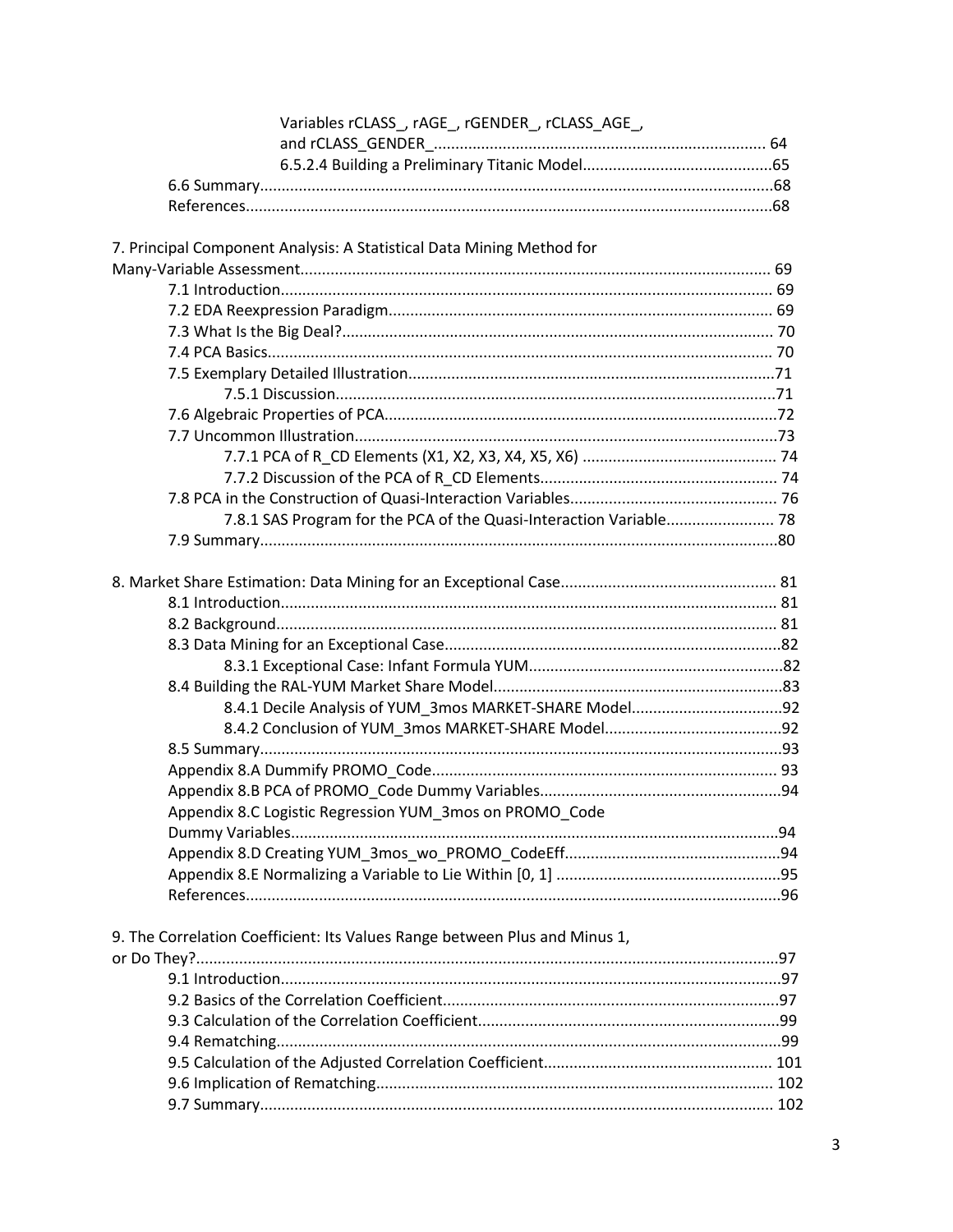| 10.9.1 Plot of Smooth Predicted versus Actual for MOS OPEN 120         |  |
|------------------------------------------------------------------------|--|
|                                                                        |  |
|                                                                        |  |
|                                                                        |  |
|                                                                        |  |
| 10.10.4 Comparing the Importance of Different Subsets of Variables 124 |  |
|                                                                        |  |
|                                                                        |  |
|                                                                        |  |
|                                                                        |  |
|                                                                        |  |
|                                                                        |  |
|                                                                        |  |
| 10.14.1.1 Plot of the Smooth Residual by Score Groups for              |  |
|                                                                        |  |
| 10.14.2 Plot of Smooth Actual versus Predicted by Decile Groups 132    |  |
| 10.14.2.1 Plot of Smooth Actual versus Predicted by Decile             |  |
|                                                                        |  |
| 10.14.3 Plot of Smooth Actual versus Predicted by Score Groups 134     |  |
| 10.14.3.1 Plot of Smooth Actual versus Predicted by Score              |  |
|                                                                        |  |
|                                                                        |  |
| 10.15.1 Comparison of Plots of Smooth Residual by Score Groups:        |  |
|                                                                        |  |
| 10.15.2 Comparison of the Plots of Smooth Actual versus Predicted by   |  |
|                                                                        |  |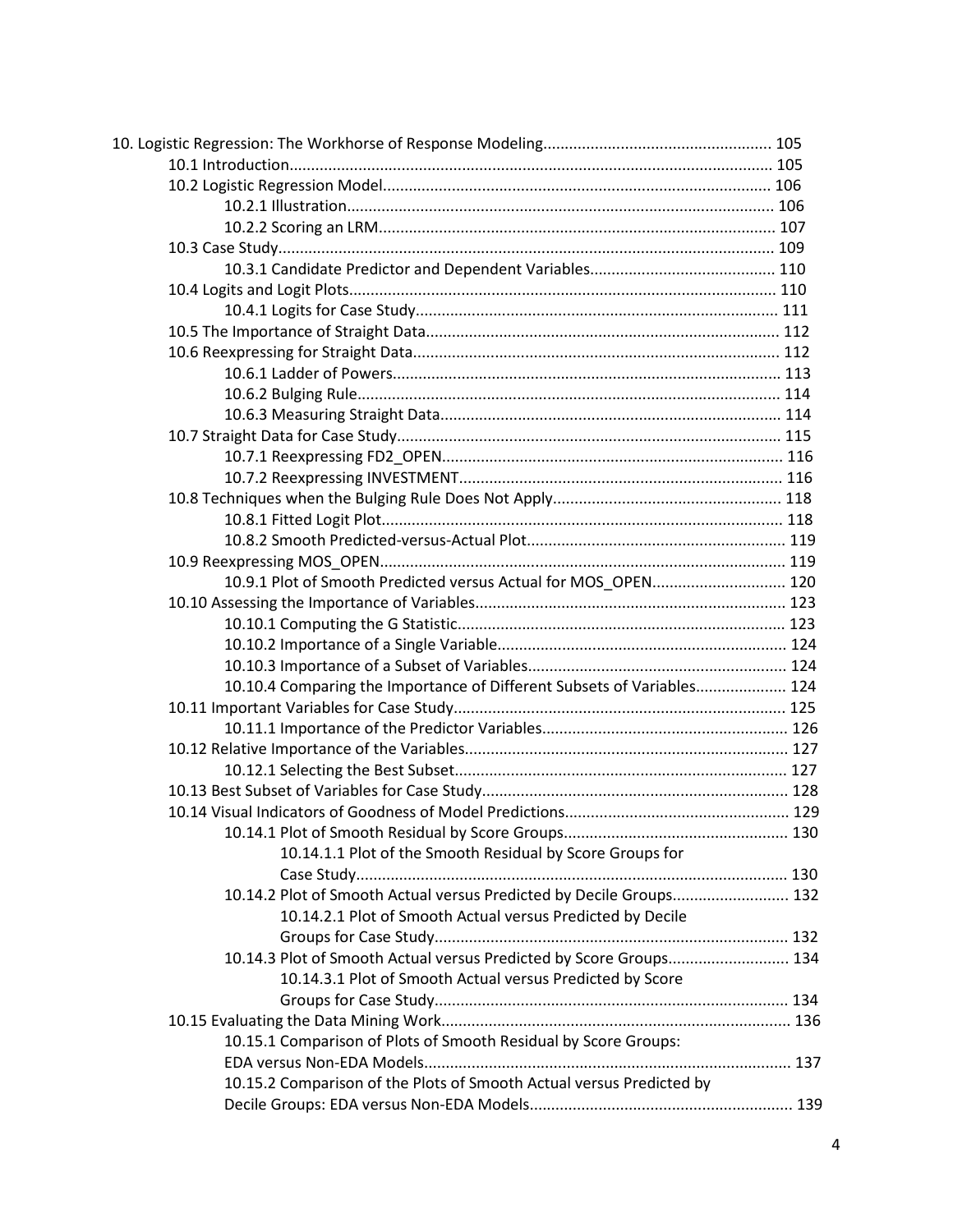| 10.15.3 Comparison of Plots of Smooth Actual versus Predicted by  |  |
|-------------------------------------------------------------------|--|
|                                                                   |  |
|                                                                   |  |
|                                                                   |  |
|                                                                   |  |
|                                                                   |  |
|                                                                   |  |
| 10.17.1 Comparison of Plots of Smooth Residual by Score Group:    |  |
|                                                                   |  |
| 10.17.2 Comparison of the Plots of Smooth Actual versus Predicted |  |
|                                                                   |  |
| 10.17.3 Comparison of Plots of Smooth Actual versus Predicted     |  |
|                                                                   |  |
| 10.17.4 Final Summary of the Additional Data Mining Work 149      |  |
|                                                                   |  |
|                                                                   |  |
|                                                                   |  |
|                                                                   |  |
|                                                                   |  |
|                                                                   |  |
|                                                                   |  |
|                                                                   |  |
|                                                                   |  |
|                                                                   |  |
|                                                                   |  |
|                                                                   |  |
|                                                                   |  |
| 159                                                               |  |
|                                                                   |  |
|                                                                   |  |
|                                                                   |  |
|                                                                   |  |
|                                                                   |  |
|                                                                   |  |
|                                                                   |  |
|                                                                   |  |
|                                                                   |  |
|                                                                   |  |
|                                                                   |  |
|                                                                   |  |
|                                                                   |  |
|                                                                   |  |
|                                                                   |  |
|                                                                   |  |
|                                                                   |  |
| 12.3.3.1 Defining the F Statistic and R-Squared179                |  |
|                                                                   |  |
| 12.3.3.3 Importance of a Subset of Variables 179                  |  |
|                                                                   |  |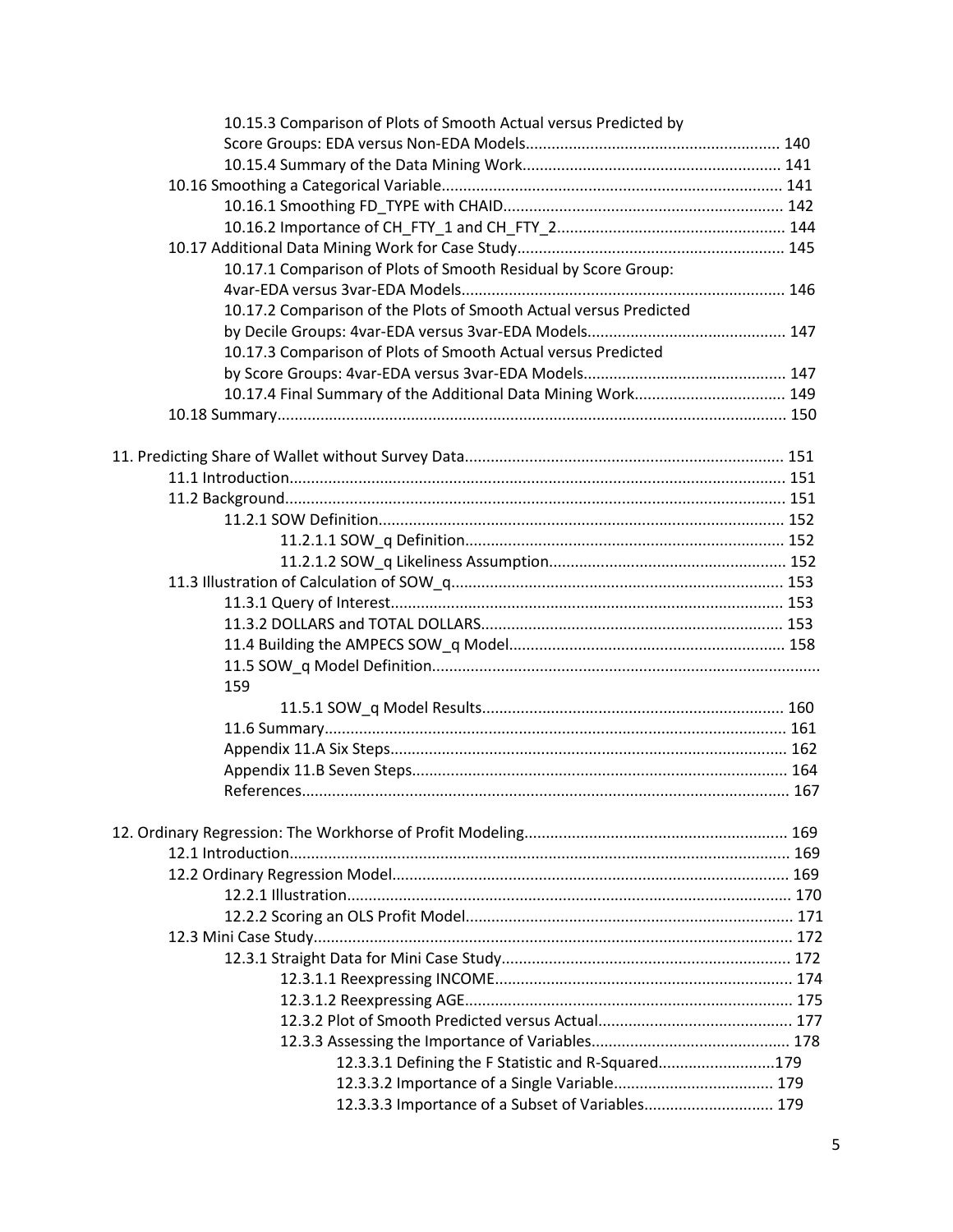| 12.3.3.4 Comparing the Importance of Different Subsets           |  |
|------------------------------------------------------------------|--|
|                                                                  |  |
|                                                                  |  |
|                                                                  |  |
|                                                                  |  |
|                                                                  |  |
|                                                                  |  |
|                                                                  |  |
|                                                                  |  |
|                                                                  |  |
|                                                                  |  |
| 13. Variable Selection Methods in Regression: Ignorable Problem, |  |
|                                                                  |  |
|                                                                  |  |
|                                                                  |  |
|                                                                  |  |
|                                                                  |  |
|                                                                  |  |
|                                                                  |  |
|                                                                  |  |
|                                                                  |  |
|                                                                  |  |
|                                                                  |  |
|                                                                  |  |
|                                                                  |  |
|                                                                  |  |
|                                                                  |  |
|                                                                  |  |
|                                                                  |  |
|                                                                  |  |
|                                                                  |  |
|                                                                  |  |
|                                                                  |  |
|                                                                  |  |
|                                                                  |  |
|                                                                  |  |
|                                                                  |  |
|                                                                  |  |
|                                                                  |  |
|                                                                  |  |
|                                                                  |  |
|                                                                  |  |
|                                                                  |  |
|                                                                  |  |
|                                                                  |  |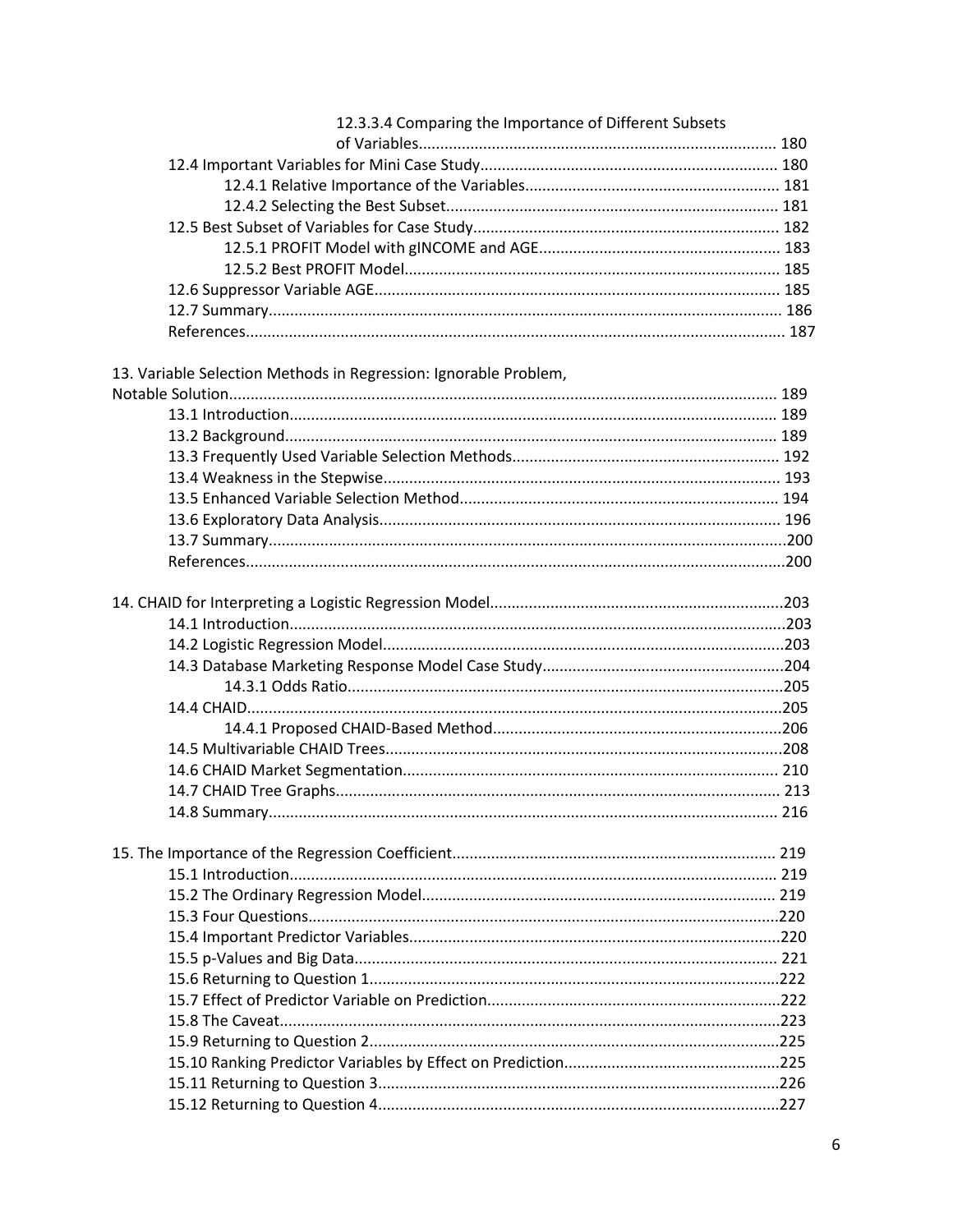| 16. The Average Correlation: A Statistical Data Mining Measure for               |  |
|----------------------------------------------------------------------------------|--|
| Assessment of Competing Predictive Models and the Importance                     |  |
|                                                                                  |  |
|                                                                                  |  |
| 16.3 Illustration of the Difference between Reliability and Validity 231         |  |
| 16.4 Illustration of the Relationship between Reliability and Validity 231       |  |
|                                                                                  |  |
| 16.5.1 Illustration of the Average Correlation with an LTV5 Model 232            |  |
| 16.5.2 Continuing with the Illustration of the Average Correlation               |  |
|                                                                                  |  |
| 16.5.3 Continuing with the Illustration with a Competing LTV5 Model236           |  |
| 16.5.3.1 The Importance of the Predictor Variables 237                           |  |
|                                                                                  |  |
|                                                                                  |  |
|                                                                                  |  |
|                                                                                  |  |
|                                                                                  |  |
|                                                                                  |  |
|                                                                                  |  |
|                                                                                  |  |
|                                                                                  |  |
|                                                                                  |  |
|                                                                                  |  |
|                                                                                  |  |
|                                                                                  |  |
|                                                                                  |  |
|                                                                                  |  |
|                                                                                  |  |
| 18. Market Segmentation Classification Modeling with Logistic Regression251      |  |
|                                                                                  |  |
|                                                                                  |  |
|                                                                                  |  |
|                                                                                  |  |
|                                                                                  |  |
|                                                                                  |  |
|                                                                                  |  |
|                                                                                  |  |
|                                                                                  |  |
|                                                                                  |  |
|                                                                                  |  |
| 19. Market Segmentation Based on Time-Series Data Using Latent Class Analysis265 |  |
|                                                                                  |  |
|                                                                                  |  |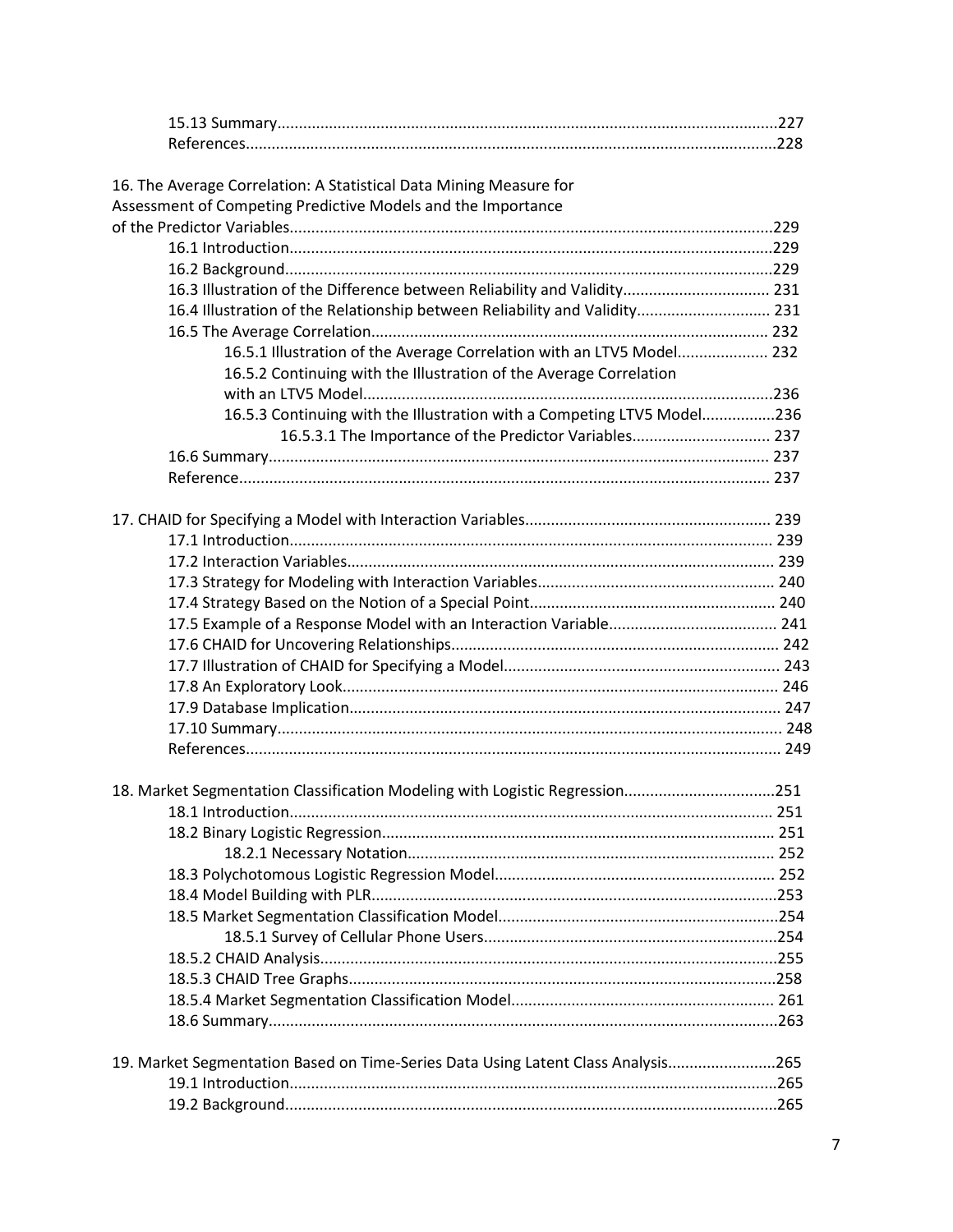| 19.2.4 LCA versus FA Graphical                                                |  |
|-------------------------------------------------------------------------------|--|
|                                                                               |  |
|                                                                               |  |
|                                                                               |  |
|                                                                               |  |
|                                                                               |  |
|                                                                               |  |
| 19.5 LCA Market Segmentation Model Based on Time-Series Data 274              |  |
|                                                                               |  |
|                                                                               |  |
| 19.5.2.1 Cluster Sizes and Conditional Probabilities/Means 278                |  |
|                                                                               |  |
|                                                                               |  |
|                                                                               |  |
|                                                                               |  |
|                                                                               |  |
|                                                                               |  |
|                                                                               |  |
|                                                                               |  |
|                                                                               |  |
|                                                                               |  |
|                                                                               |  |
|                                                                               |  |
|                                                                               |  |
|                                                                               |  |
|                                                                               |  |
|                                                                               |  |
|                                                                               |  |
| 21. The Statistical Regression Model: An Easy Way to Understand the Model 293 |  |
|                                                                               |  |
|                                                                               |  |
|                                                                               |  |
|                                                                               |  |
|                                                                               |  |
|                                                                               |  |
|                                                                               |  |
|                                                                               |  |
|                                                                               |  |
|                                                                               |  |
|                                                                               |  |
|                                                                               |  |
|                                                                               |  |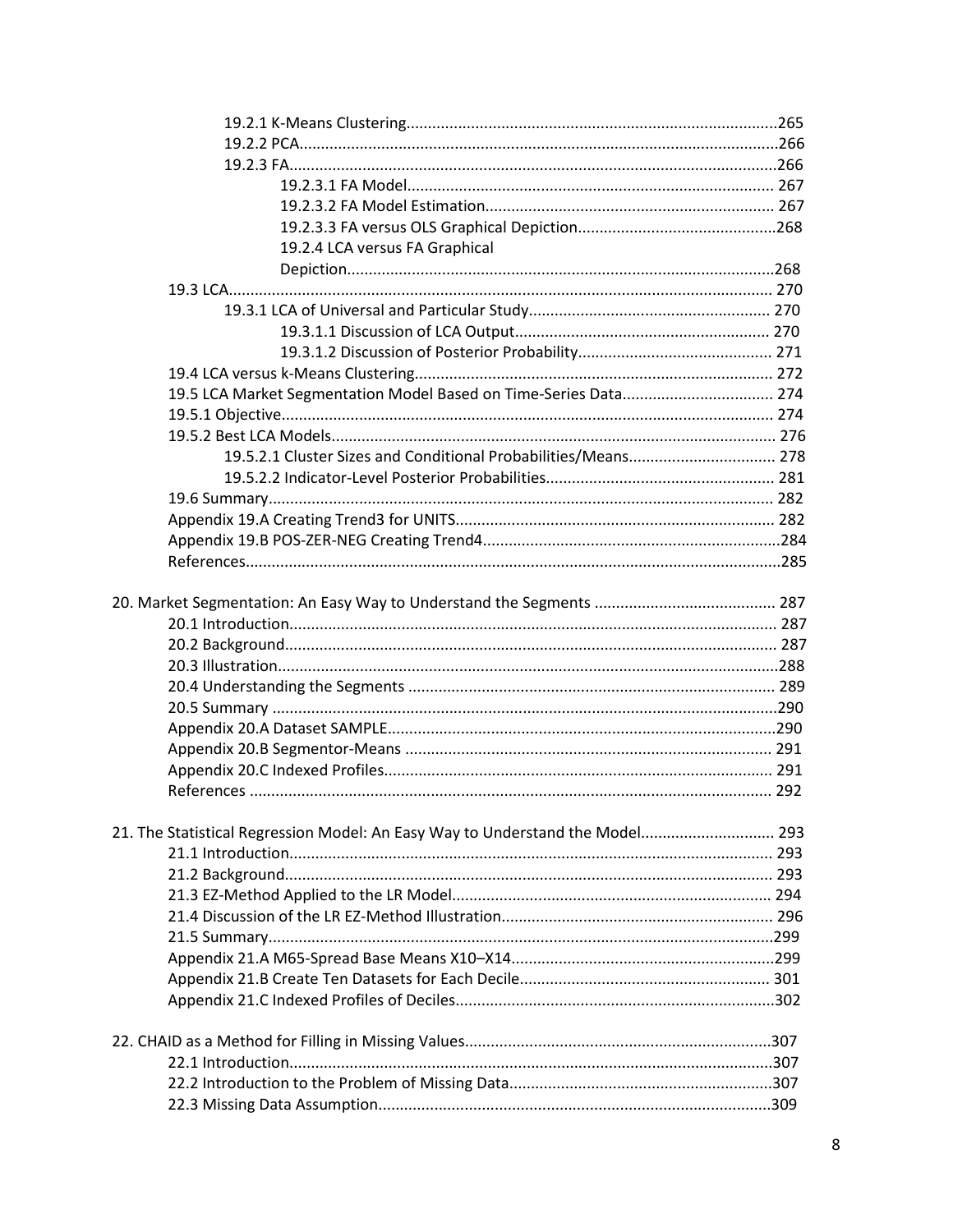| 22.5.1 CHAID Mean-Value Imputation for a Continuous Variable 312          |  |
|---------------------------------------------------------------------------|--|
| 22.5.2 Many Mean-Value CHAID Imputations for a Continuous Variable 313    |  |
|                                                                           |  |
| 22.6 CHAID Most Likely Category Imputation for a Categorical Variable 316 |  |
| 22.6.1 CHAID Most Likely Category Imputation for GENDER 316               |  |
|                                                                           |  |
|                                                                           |  |
|                                                                           |  |
|                                                                           |  |
|                                                                           |  |
|                                                                           |  |
|                                                                           |  |
| 23.3.1 Determining the Complete and Incomplete Datasets 324               |  |
| 23.4 Building the RESPONSE Model with Complete (CCA) Dataset 326          |  |
|                                                                           |  |
| 23.5 Building the RESPONSE Model with Incomplete (ICA) Dataset 328        |  |
|                                                                           |  |
|                                                                           |  |
|                                                                           |  |
| 23.6.2 Combined CCA and PCA-BICA RESPONSE Model Results 331               |  |
|                                                                           |  |
|                                                                           |  |
|                                                                           |  |
|                                                                           |  |
|                                                                           |  |
|                                                                           |  |
|                                                                           |  |
|                                                                           |  |
|                                                                           |  |
|                                                                           |  |
| 24.4 The Statistical Golden Rule: Measuring the Art and Science           |  |
|                                                                           |  |
|                                                                           |  |
|                                                                           |  |
|                                                                           |  |
|                                                                           |  |
| 25. Identifying Your Best Customers: Descriptive, Predictive,             |  |
|                                                                           |  |
|                                                                           |  |
|                                                                           |  |
|                                                                           |  |
|                                                                           |  |
|                                                                           |  |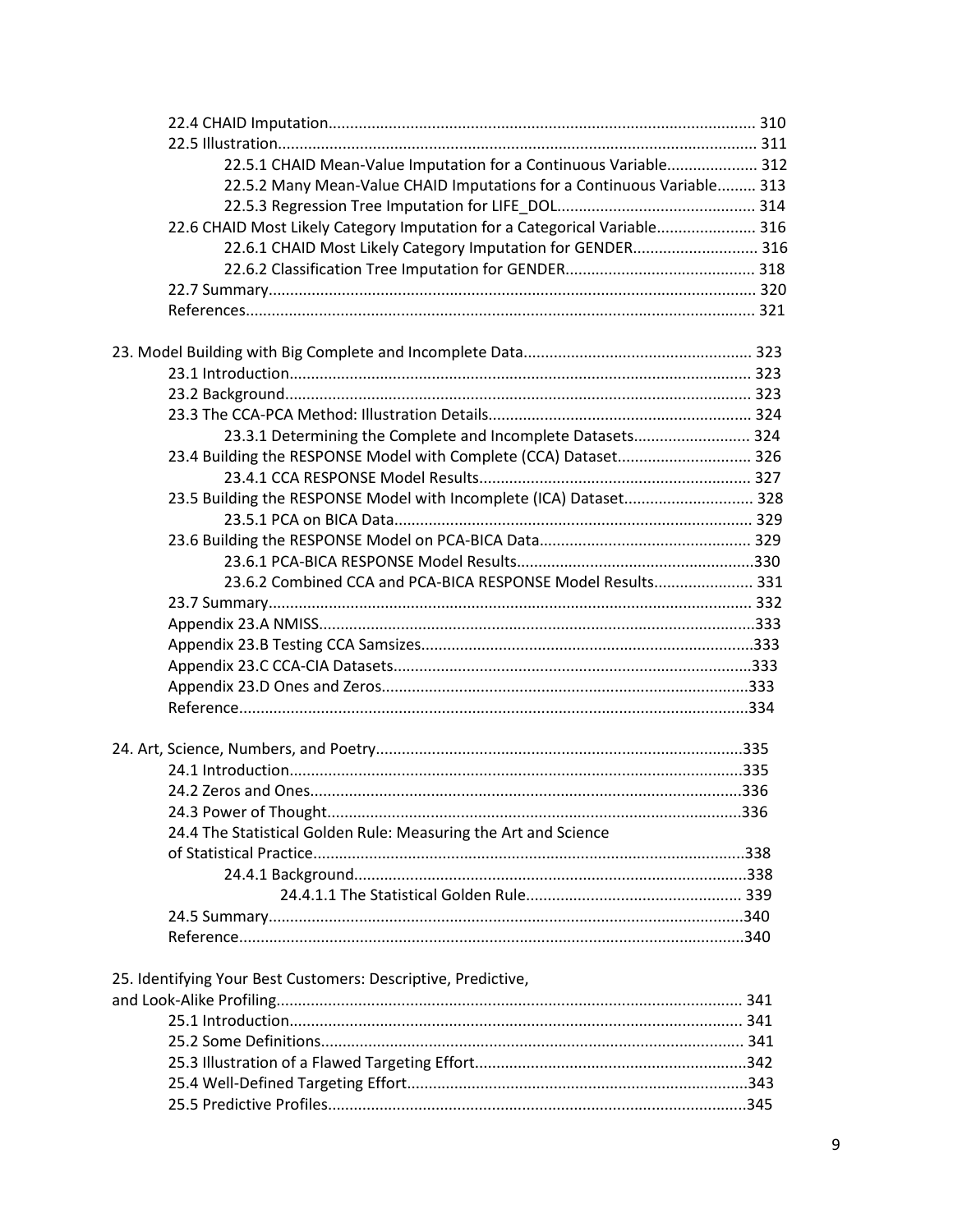| 27.2.1.1 Discussion of Classification Table of RESPONSE Model 370    |  |
|----------------------------------------------------------------------|--|
| 27.3 Assessing Performance: RESPONSE Model versus Chance Model 371   |  |
|                                                                      |  |
|                                                                      |  |
|                                                                      |  |
| Appendix 27.A Incremental Gain in Accuracy: Model versus Chance 378  |  |
| Appendix 27.B Incremental Gain in Precision: Model versus Chance 379 |  |
|                                                                      |  |
|                                                                      |  |
|                                                                      |  |
| 28. Net T-C Lift Model: Assessing the Net Effects of Test and        |  |
|                                                                      |  |
|                                                                      |  |
|                                                                      |  |
|                                                                      |  |
|                                                                      |  |
|                                                                      |  |
|                                                                      |  |
|                                                                      |  |
|                                                                      |  |
| 28.4.1.2 Discussion of Equal-Group Sizes Decile of the Net T-C       |  |
|                                                                      |  |
|                                                                      |  |
|                                                                      |  |
|                                                                      |  |
|                                                                      |  |
|                                                                      |  |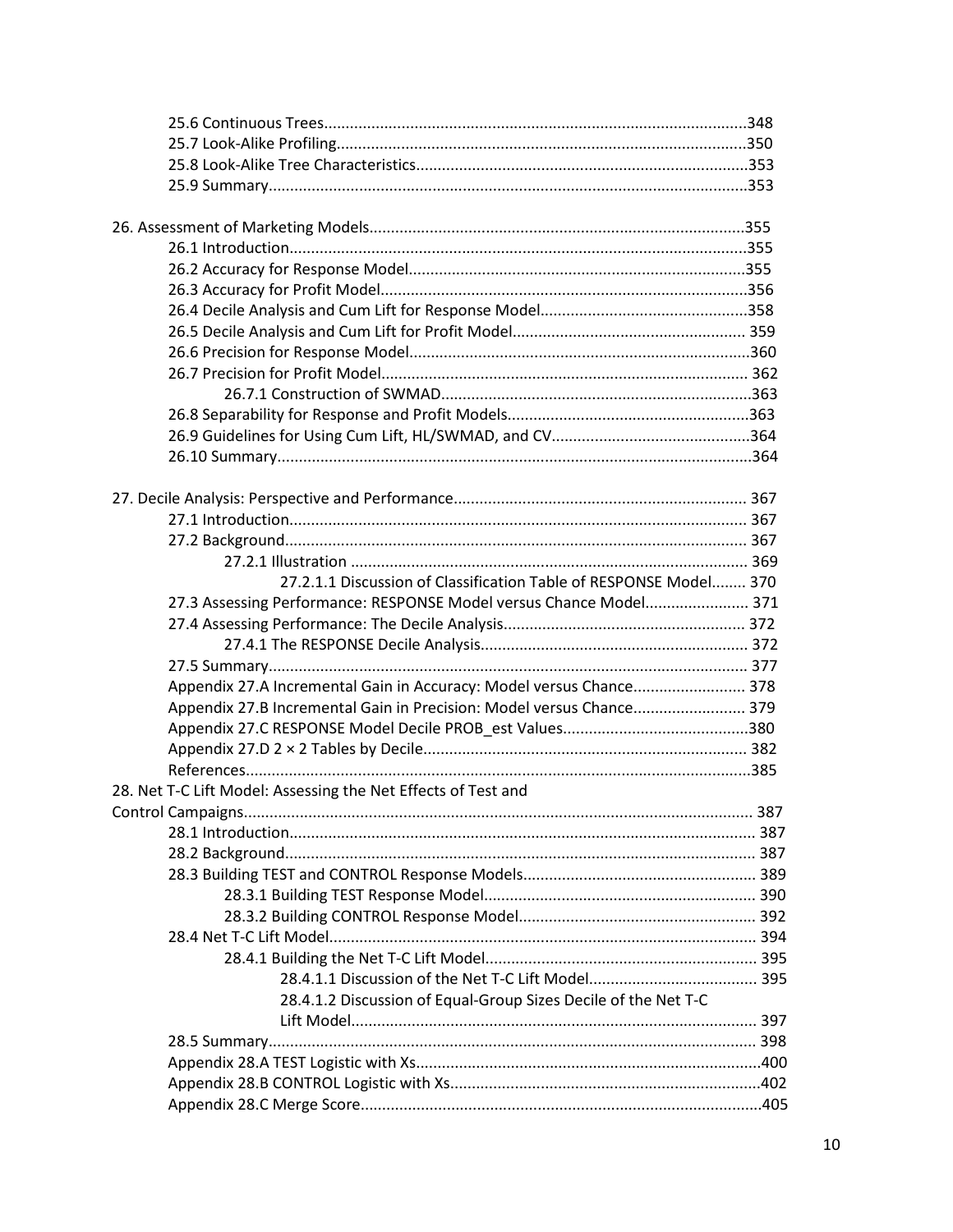| 29. Bootstrapping in Marketing: A New Approach for Validating Models 413     |  |
|------------------------------------------------------------------------------|--|
|                                                                              |  |
|                                                                              |  |
|                                                                              |  |
|                                                                              |  |
|                                                                              |  |
|                                                                              |  |
|                                                                              |  |
|                                                                              |  |
|                                                                              |  |
|                                                                              |  |
| 29.9 Bootstrap Assessment of Model Implementation Performance 421            |  |
|                                                                              |  |
|                                                                              |  |
|                                                                              |  |
|                                                                              |  |
|                                                                              |  |
|                                                                              |  |
|                                                                              |  |
|                                                                              |  |
|                                                                              |  |
|                                                                              |  |
|                                                                              |  |
|                                                                              |  |
| 31. Visualization of Marketing Models: Data Mining to Uncover Innards        |  |
|                                                                              |  |
|                                                                              |  |
|                                                                              |  |
|                                                                              |  |
|                                                                              |  |
|                                                                              |  |
|                                                                              |  |
|                                                                              |  |
|                                                                              |  |
|                                                                              |  |
|                                                                              |  |
|                                                                              |  |
|                                                                              |  |
|                                                                              |  |
| Appendix 31.A Star Graphs for Each Demographic Variable about the Deciles445 |  |
| Appendix 31.B Star Graphs for Each Decile about the Demographic Variables447 |  |
|                                                                              |  |
|                                                                              |  |
|                                                                              |  |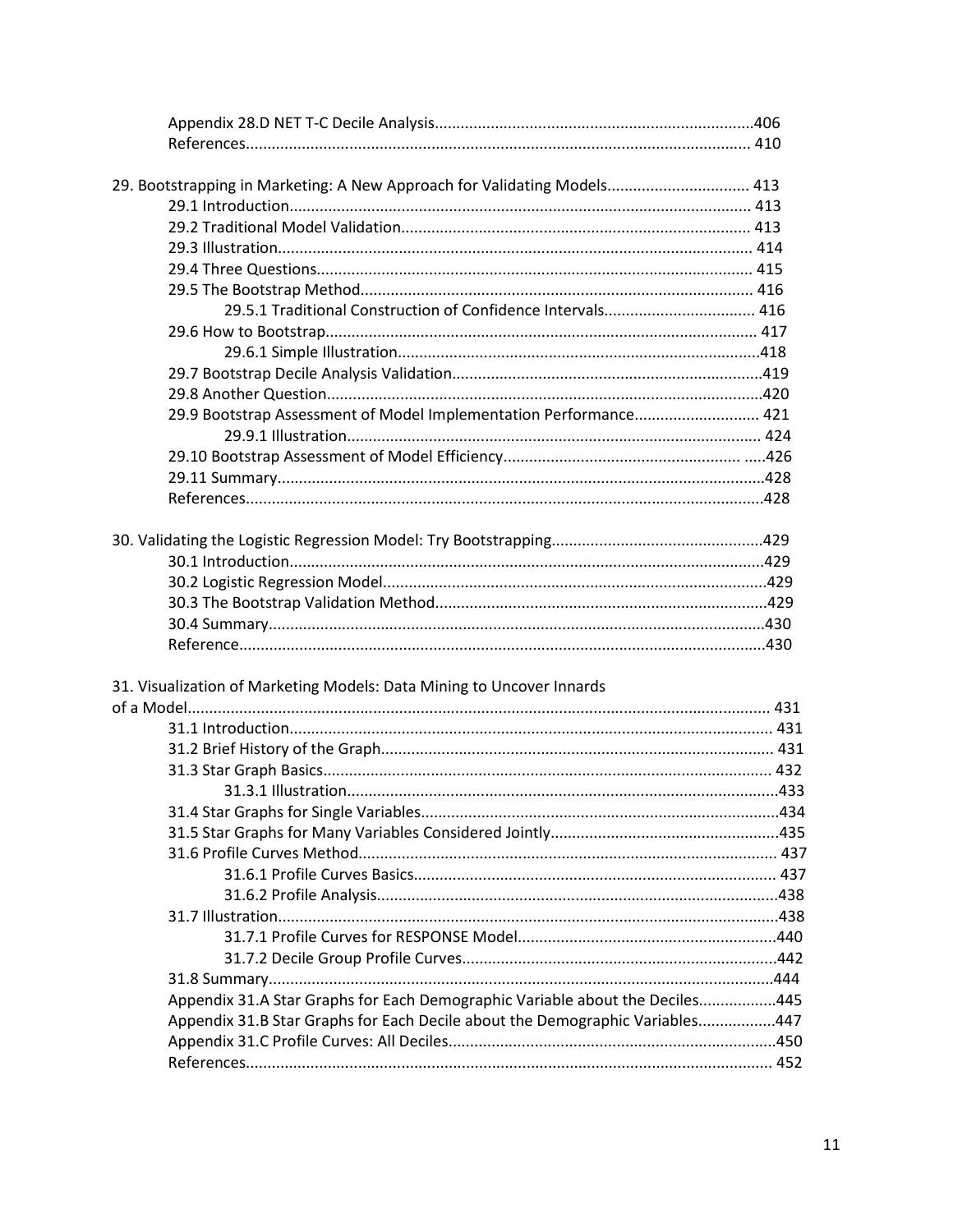| 32. The Predictive Contribution Coefficient: A Measure of Predictive Importance453                                                                 |  |
|----------------------------------------------------------------------------------------------------------------------------------------------------|--|
|                                                                                                                                                    |  |
|                                                                                                                                                    |  |
|                                                                                                                                                    |  |
|                                                                                                                                                    |  |
|                                                                                                                                                    |  |
|                                                                                                                                                    |  |
|                                                                                                                                                    |  |
|                                                                                                                                                    |  |
|                                                                                                                                                    |  |
|                                                                                                                                                    |  |
|                                                                                                                                                    |  |
|                                                                                                                                                    |  |
|                                                                                                                                                    |  |
|                                                                                                                                                    |  |
|                                                                                                                                                    |  |
|                                                                                                                                                    |  |
|                                                                                                                                                    |  |
|                                                                                                                                                    |  |
|                                                                                                                                                    |  |
|                                                                                                                                                    |  |
|                                                                                                                                                    |  |
|                                                                                                                                                    |  |
|                                                                                                                                                    |  |
|                                                                                                                                                    |  |
|                                                                                                                                                    |  |
|                                                                                                                                                    |  |
|                                                                                                                                                    |  |
|                                                                                                                                                    |  |
|                                                                                                                                                    |  |
|                                                                                                                                                    |  |
|                                                                                                                                                    |  |
|                                                                                                                                                    |  |
|                                                                                                                                                    |  |
| 35.5 A Pithy Summary of the Development of Genetic Programming480<br>35.6 The GenIQ Model: A Brief Review of Its Objective and Salient Features482 |  |
|                                                                                                                                                    |  |
| 35.6.1 The GenIQ Model Requires Selection of Variables and Function:                                                                               |  |
|                                                                                                                                                    |  |
|                                                                                                                                                    |  |
|                                                                                                                                                    |  |
|                                                                                                                                                    |  |
|                                                                                                                                                    |  |
|                                                                                                                                                    |  |
|                                                                                                                                                    |  |
|                                                                                                                                                    |  |
|                                                                                                                                                    |  |
|                                                                                                                                                    |  |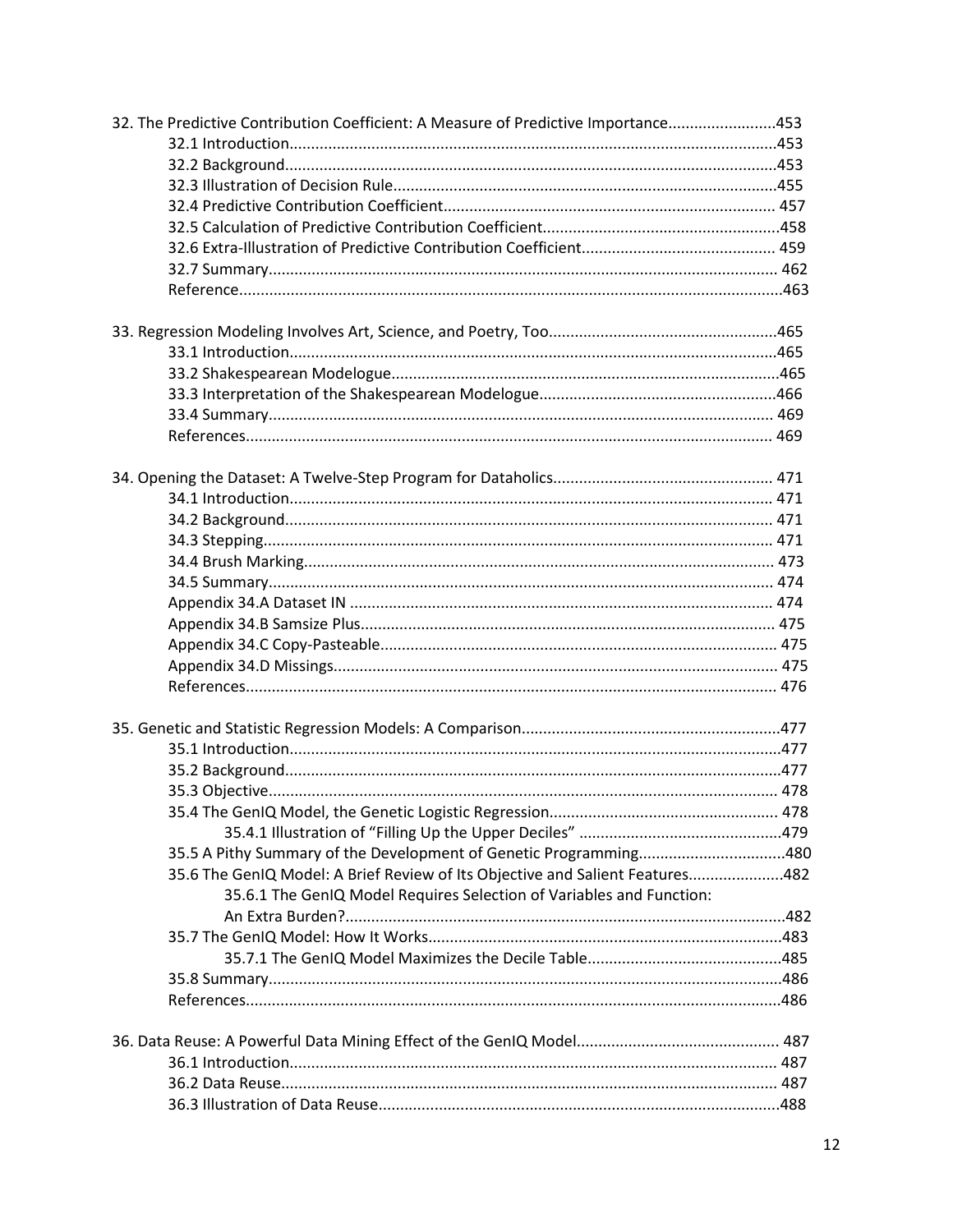| 36.3.3 Data-Reused Variables GenIQvar_1 and GenIQvar_2490                         |  |
|-----------------------------------------------------------------------------------|--|
|                                                                                   |  |
|                                                                                   |  |
|                                                                                   |  |
| 37. A Data Mining Method for Moderating Outliers Instead of                       |  |
|                                                                                   |  |
|                                                                                   |  |
|                                                                                   |  |
|                                                                                   |  |
| 37.3.1 Illustration of Moderating Outliers Instead of Discarding Them 496         |  |
|                                                                                   |  |
|                                                                                   |  |
|                                                                                   |  |
|                                                                                   |  |
|                                                                                   |  |
|                                                                                   |  |
|                                                                                   |  |
| 38.2.1 Idiomatic Definition of Overfitting to Help Remember the                   |  |
|                                                                                   |  |
|                                                                                   |  |
|                                                                                   |  |
|                                                                                   |  |
|                                                                                   |  |
|                                                                                   |  |
|                                                                                   |  |
|                                                                                   |  |
|                                                                                   |  |
|                                                                                   |  |
|                                                                                   |  |
|                                                                                   |  |
| 39.3.1.1 The GenIQ Model Detail of the gINCOME Structure 511                      |  |
| 39.4 Restatement of Section 5.6 "Data Mining the Relationship of (xx3, yy3)"  511 |  |
| 39.4.1 The GenIQ Model Detail of the GenIQvar(yy3) Structure 511                  |  |
|                                                                                   |  |
|                                                                                   |  |
|                                                                                   |  |
|                                                                                   |  |
|                                                                                   |  |
|                                                                                   |  |
|                                                                                   |  |
|                                                                                   |  |
|                                                                                   |  |
|                                                                                   |  |
|                                                                                   |  |
|                                                                                   |  |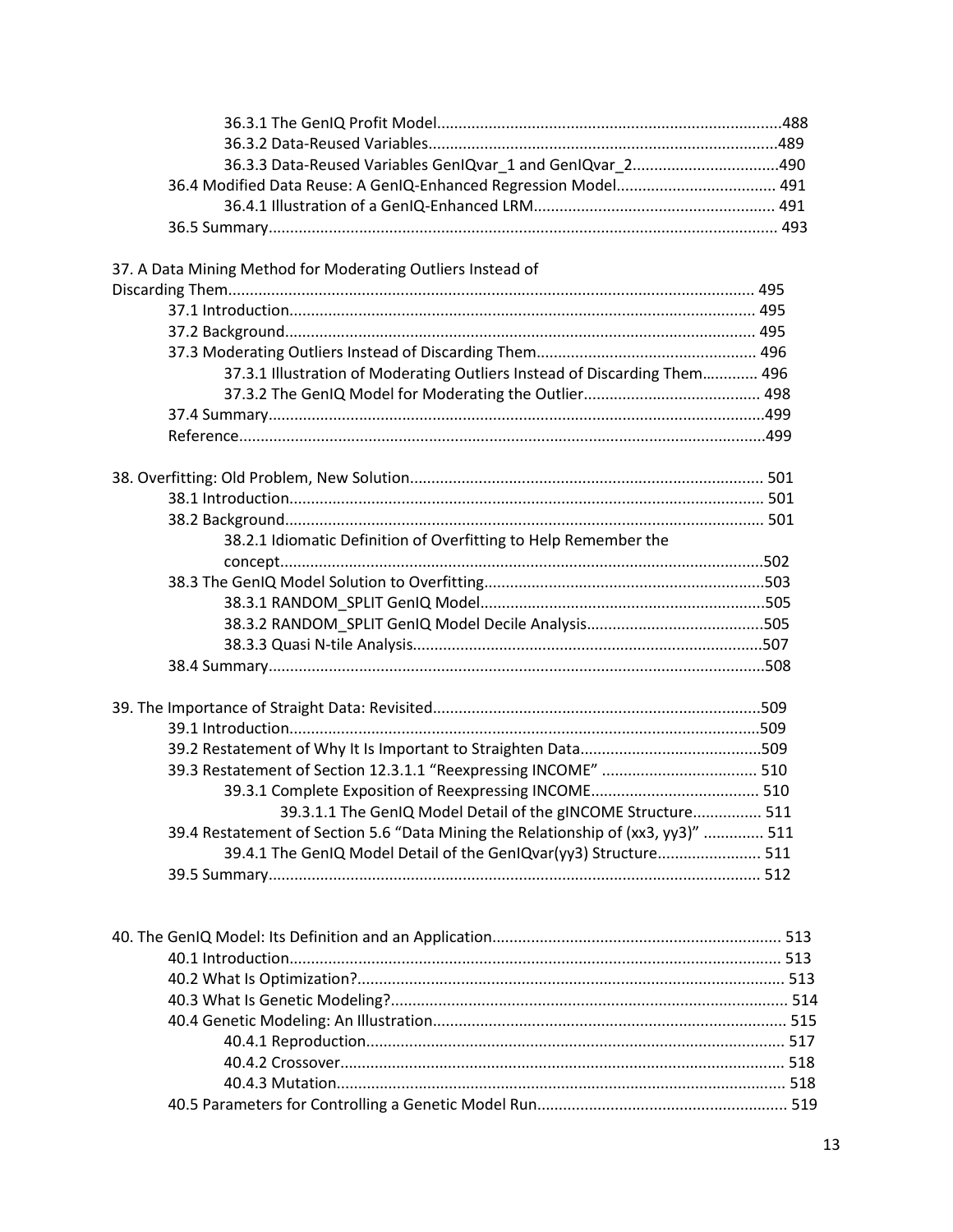| 42.2.1 Illustration for the Simple Ordinary Regression Model548             |  |
|-----------------------------------------------------------------------------|--|
| 42.2.2 Illustration for the Simple Logistic Regression Model548             |  |
| 42.3 The Quasi-Regression Coefficient for Simple Regression Models549       |  |
| 42.3.1 Illustration of Quasi-RC for the Simple Ordinary Regression Model549 |  |
| 42.3.2 Illustration of Quasi-RC for the Simple Logistic Regression Model550 |  |
|                                                                             |  |
|                                                                             |  |
| 42.4.1 Calculating the Partial Quasi-RC for the Everymodel554               |  |
| 42.4.2 Illustration for the Multiple Logistic Regression Model555           |  |
|                                                                             |  |
| 42.5.1 Illustration of Quasi-RC for a Coefficient-Free Model560             |  |
|                                                                             |  |
|                                                                             |  |
|                                                                             |  |
|                                                                             |  |
| 43.2.1 Text Mining Software: Free versus Commercial versus TXTDM 570        |  |
|                                                                             |  |
|                                                                             |  |
|                                                                             |  |
|                                                                             |  |
|                                                                             |  |
| 43.7.1 Text-Based Profiling of Respondents Who Prefer GenIQ584              |  |